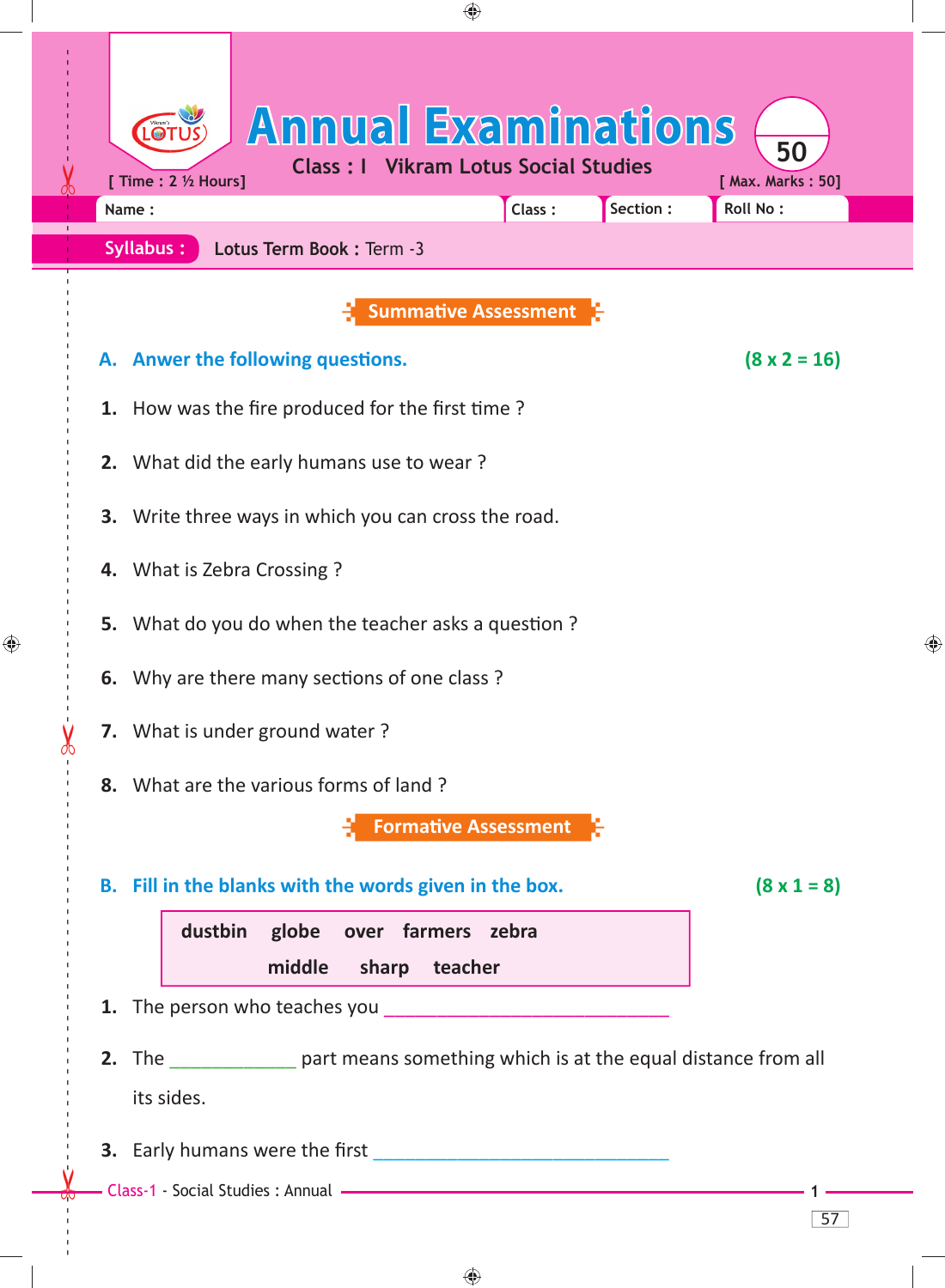|                                  |                                                     | 4. The place where we throw our waste papers ___________________________________ |                    |
|----------------------------------|-----------------------------------------------------|----------------------------------------------------------------------------------|--------------------|
|                                  |                                                     | 5. We should not play with _________________things.                              |                    |
|                                  |                                                     |                                                                                  |                    |
|                                  |                                                     | 7. The aeroplane is flying _______________________the tree.                      |                    |
|                                  |                                                     | 8. We should cross the road using _____________________ crossing.                |                    |
|                                  | C. Write 'T' for true and 'F' for false statements. |                                                                                  | $(6 \times 1 = 6)$ |
| 1. We should run on the road.    |                                                     |                                                                                  |                    |
|                                  | 2. Underground water is called 'valley'.            |                                                                                  |                    |
|                                  | <b>3.</b> Front and behind are opposite words.      |                                                                                  |                    |
|                                  |                                                     | 4. The word 'behind' means the back of somebody or something.                    |                    |
|                                  | 5. We should not follow the safety rules.           |                                                                                  |                    |
|                                  | 6. We should not play with match sticks.            |                                                                                  |                    |
| D.                               |                                                     | Multiple choice questions. Tick $(v)$ the correct option.                        | $(6 \times 1 = 6)$ |
| 1.                               |                                                     | Where should we throw the fruit and vegetable garbage?                           |                    |
| 1) Road                          |                                                     | 2) Dustbin                                                                       |                    |
| 3) Drawing Room                  |                                                     | 4) Kitchen                                                                       |                    |
|                                  |                                                     | 2. Which water cannot be used for drinking and cooking.                          |                    |
| 1) Ocean                         |                                                     | 2) River                                                                         |                    |
| 3) Ground                        |                                                     | 4) Supply                                                                        |                    |
| The sun rises<br>3.              |                                                     | the horizon.                                                                     |                    |
| 1) front                         |                                                     | 2) Over                                                                          |                    |
| 3) above                         |                                                     | 4) Under                                                                         |                    |
| Class-1 - Social Studies: Annual |                                                     |                                                                                  | 58                 |

 $\bigoplus$ 

♦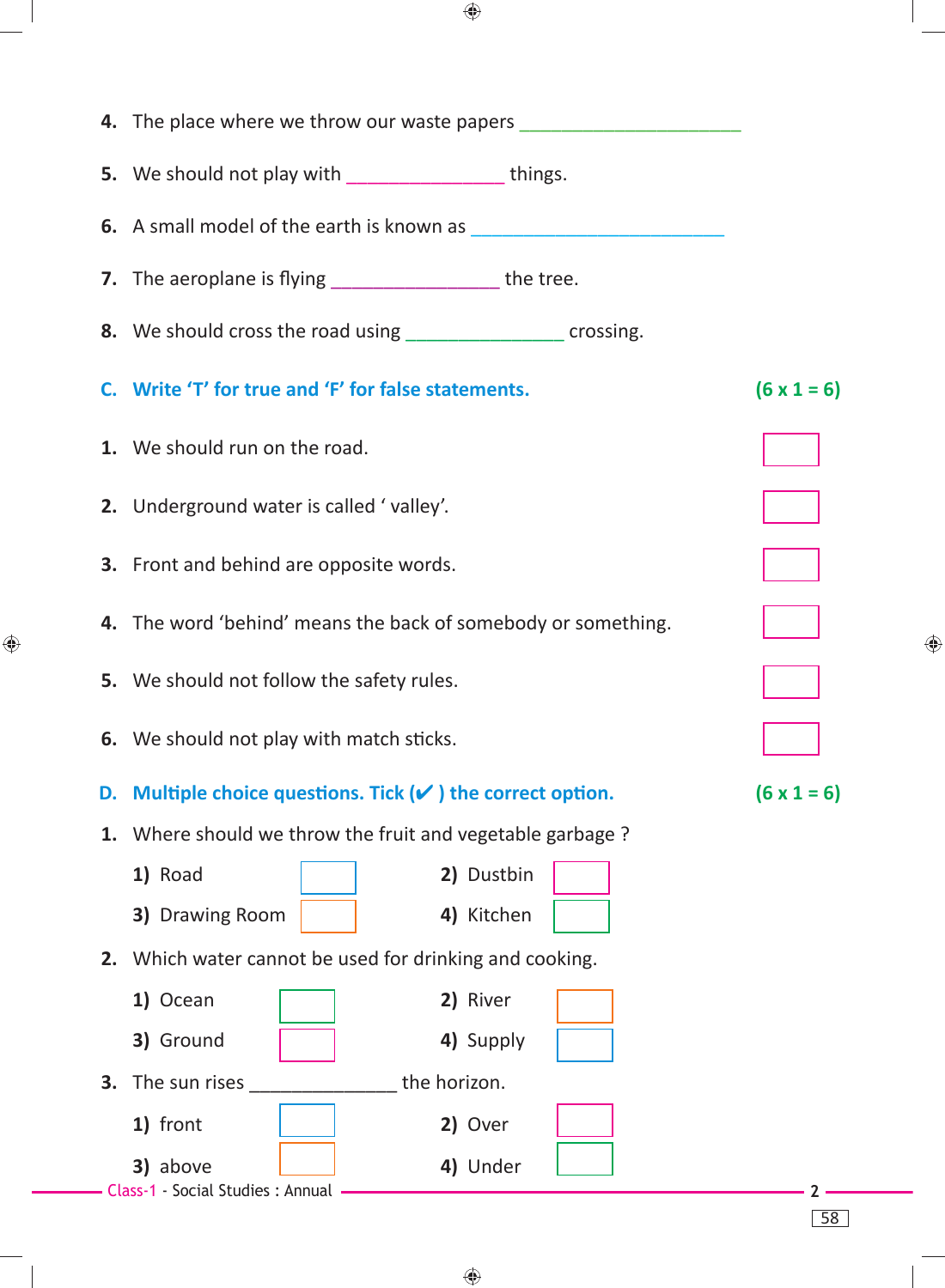|                                           | 4. Early humans lived in |                                      |                                                       |                 |              |
|-------------------------------------------|--------------------------|--------------------------------------|-------------------------------------------------------|-----------------|--------------|
|                                           | 1) Houses                |                                      | 2) Forests                                            |                 |              |
|                                           | 3) Deserts               |                                      | 4) Flats                                              |                 |              |
|                                           |                          | 5. The teacher writes on             |                                                       |                 |              |
|                                           | 1) Table                 |                                      | 2) Display board                                      |                 |              |
|                                           | 3) Black board           |                                      | 4) Wall                                               |                 |              |
| 6. We should always cross the road using. |                          |                                      |                                                       |                 |              |
|                                           | 1) Zebra Crossing        |                                      | 2) Lion Crossing                                      |                 |              |
|                                           | 3) Wolf Crossing         |                                      | 4) Tiger Crossing                                     |                 |              |
| Е.                                        |                          |                                      | Complete the table comparing early man with yourself. |                 | (5 M)        |
|                                           |                          | <b>House</b>                         | <b>Food</b>                                           | <b>Dress</b>    | <b>Tools</b> |
|                                           | <b>Early Man</b>         |                                      |                                                       |                 |              |
|                                           | You                      |                                      |                                                       |                 |              |
|                                           |                          | F. Match the column A with column B. |                                                       | (4 M)           |              |
|                                           |                          | <b>Column A</b>                      |                                                       | <b>Column B</b> |              |
|                                           |                          | 1. Yellow or Amber light             | (i)                                                   | Stop            |              |
|                                           | 2. Traffic light         |                                      | (ii)                                                  | Go              |              |
|                                           | 3. Green light           |                                      | (iii)                                                 | William potts   |              |

 **4.** Red light **(iv)** Wait

------ - - --------------------------------------- --- -------------------------------------------------- ------------- -- - - ---

 $\frac{1}{2}$ 

 $\bigoplus$ 

 $\chi$ 

59